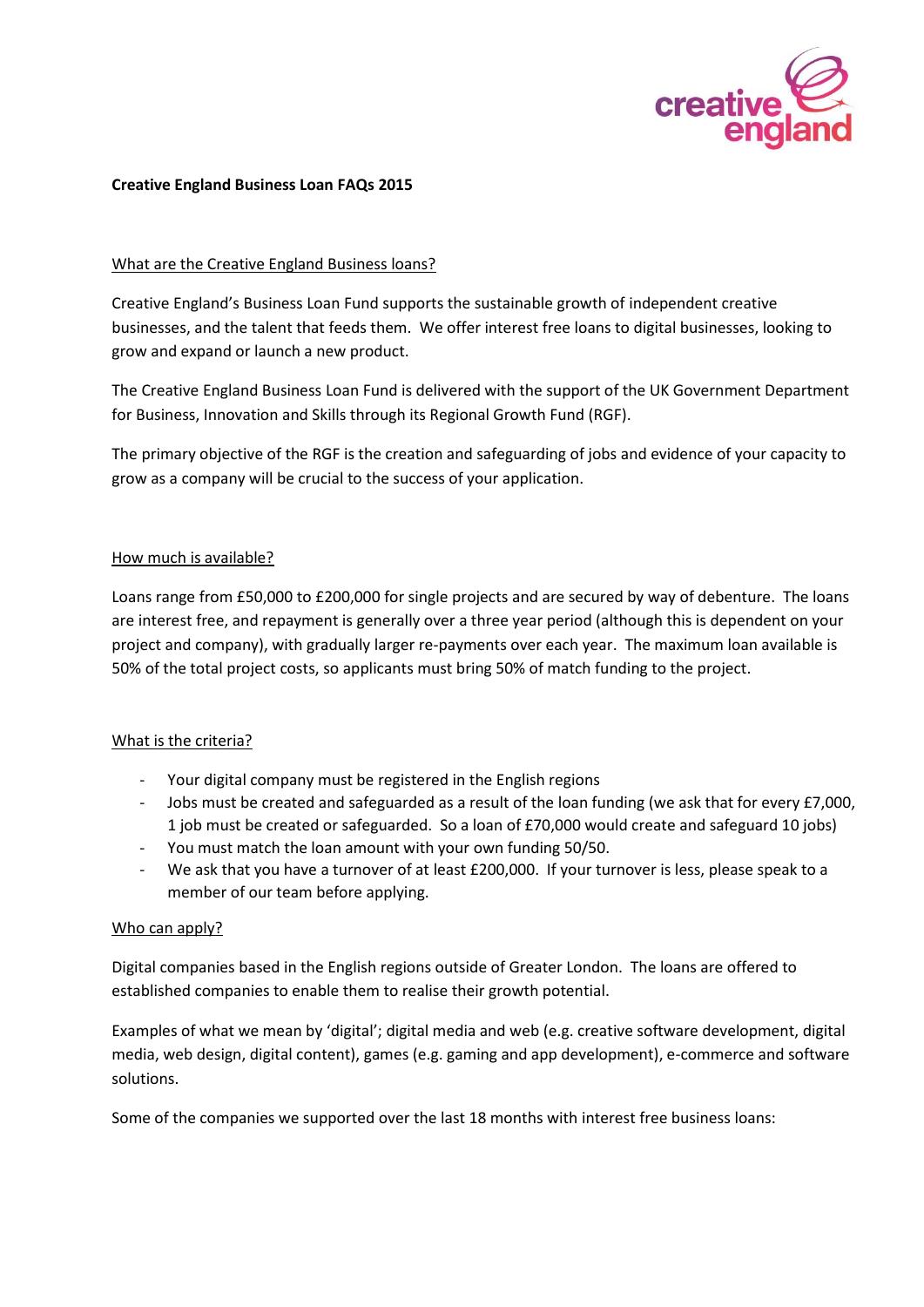

### **Digital Media**

<http://www.carbondigital.co.uk/>

<http://thegatefilms.com/>

<http://www.sift.com/>

# **E commerce**

<http://www.purenet.co.uk/>

<http://www.channelgrabber.com/>

# **Innovation**

<http://futureeverything.org/>

# **E-assessment software**

<https://www.myknowledgemap.com/>

### **Serious Games**

<http://www.totemlearning.com/>

#### **Games**

<http://www.aurochdigital.com/#what-we-do> <http://www.flixinteractive.com/> <http://www.lockwoodpublishing.com/> <http://www.pixeltoys.com/>

<http://www.lucidgames.co.uk/>

<http://www.playrisedigital.com/>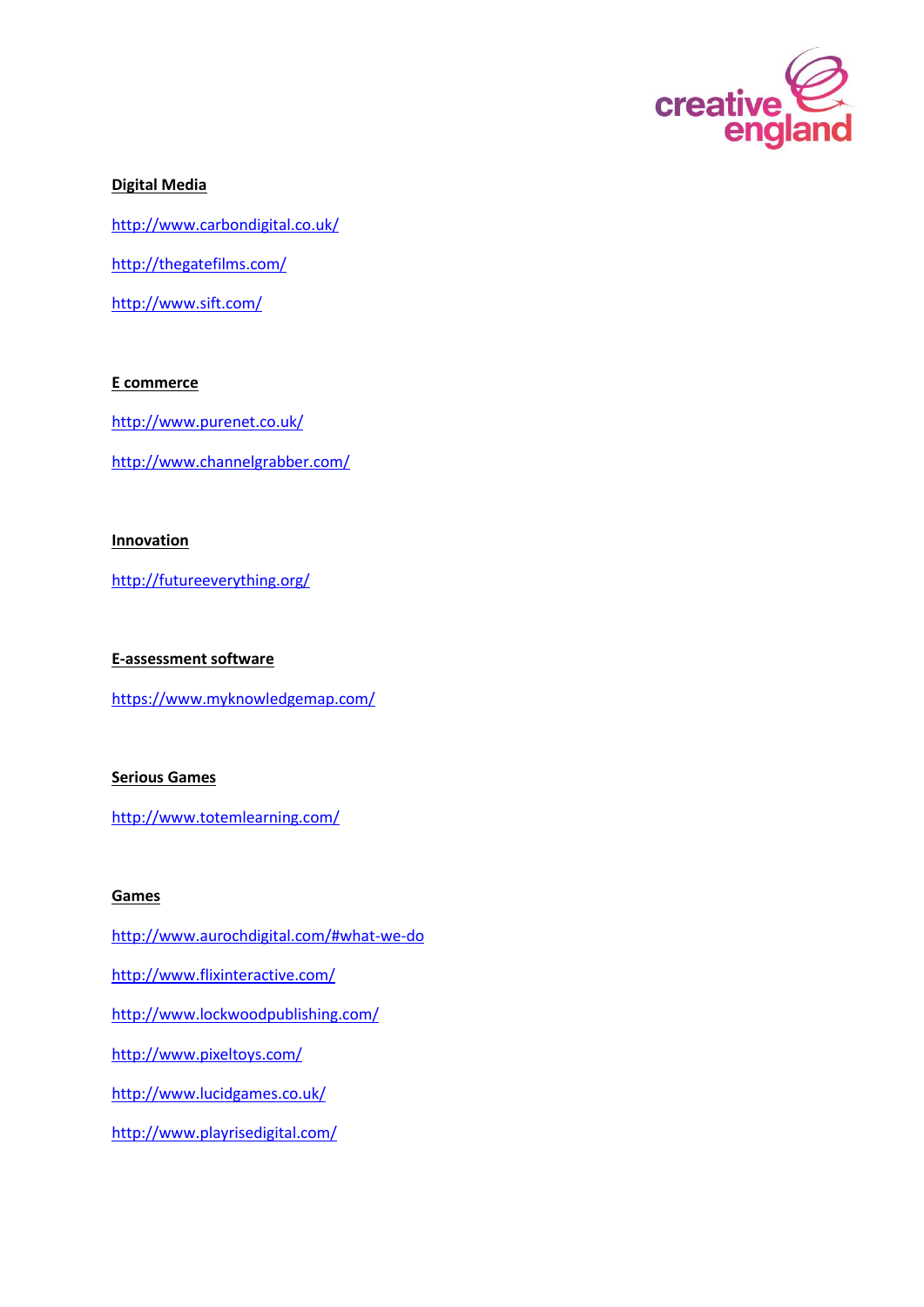

#### **Software solutions**

<http://www.s4rb.com/>

<http://www.intouchcrm.com/>

# My company is based and registered in London, can I apply?

Unfortunately, only companies registered in the English regions (North West, North East, Yorkshire and Humber, East and West Midlands, East of England, South East and South West England) qualify for a business loan from Creative England. The Loan Fund is financed by the government's Regional Growth Fund which supports eligible projects and programmes that are raising private sector investment to create economic growth and lasting employment in the English regions.

# My company is a brand new start-up, can I apply?

The loan fund is not for brand new start-ups. It's a fund for established companies, already with market traction and an annual turnover of at least £200,000.

The Loan fund is targeted at companies looking to scale-up via the development of existing or new technology, products and services which will meet emerging client demand, provide a significantly better service and enhance the company's competitive edge.

#### What can the loan be used for?

We ask that companies demonstrate the creation of new, sustainable employment a result of the loan fund.

#### What is match funding?

Match funding is part of the Regional Growth Fund (RGF) application process, and shows a commitment from the applicant to the specific project or expansion plans.

Companies need to match the loan 50:50, so an application for a £50,000 loan must be matched by at least £50,000.

Match funding can come from private investment, company revenue being re-invested, or through another loan or source of finance. However, money already spent on a project prior to application is not an eligible form of match funding. Creative England will only make the loan payment when we have a signed copy of a bank statement showing the match funding in place.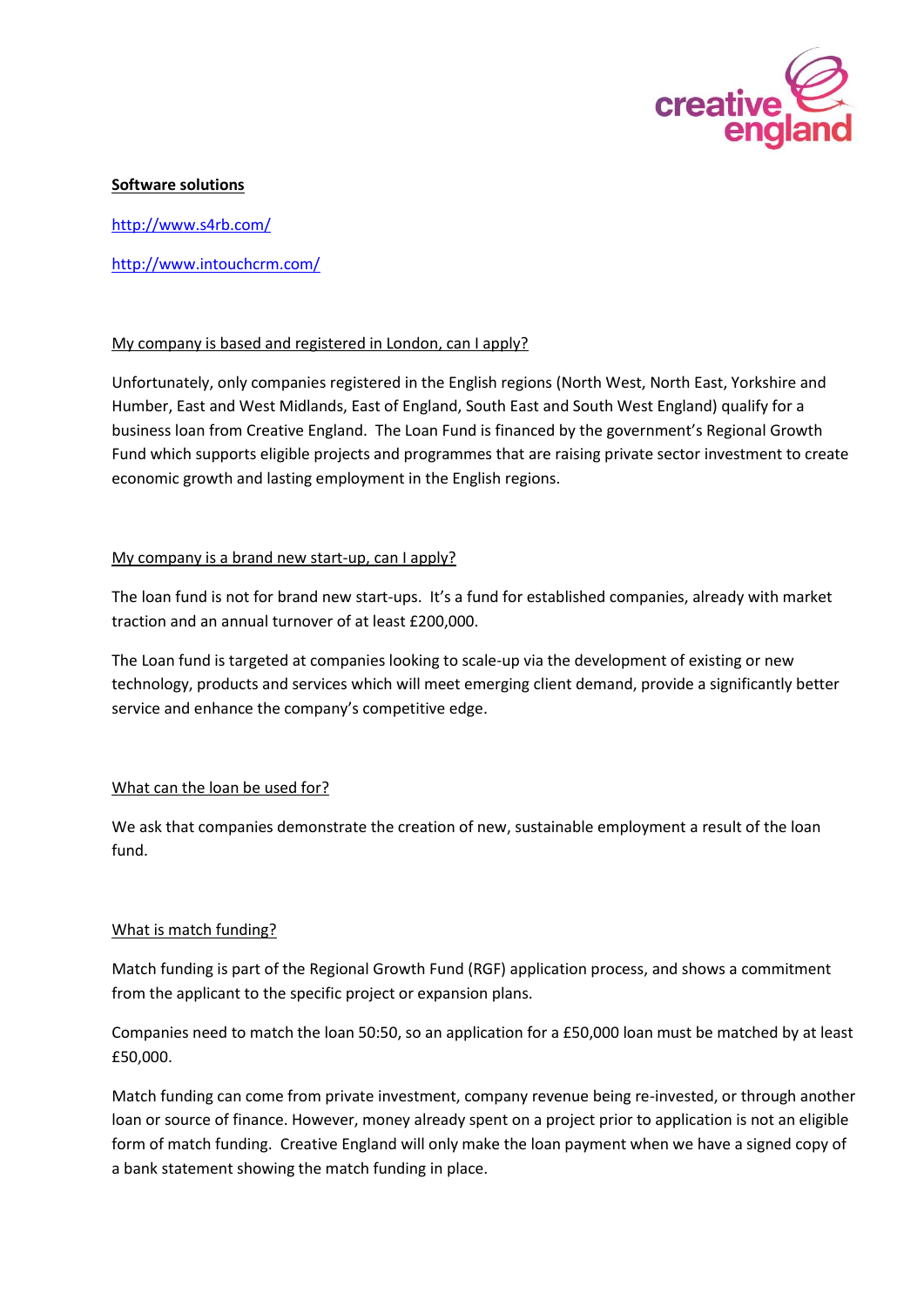

### What is the definition of 'safeguarded' jobs?

These are jobs that will be maintained as a result of the investment. Jobs are considered safeguarded where there is real threat that they will be lost within 12 months if funding support is not provided.

# Do I have to pay the money back?

Yes! We ask that the loan is repaid within three years, so we are able to re-invest the money in other innovative digital companies. Creative England will require certain security to be provided to ensure compliance with repayment. In the event of non-repayment or other default Creative England may charge interest on the loan and take steps to enforce its security and recover the debt owed to it.

# There's a Conditional Redemption Premium in the loan agreement. Sounds scary. What is it?

Loaning money to companies in the creative digital sector is a risky business, so we want to make sure that we get as much money back as possible to reinvest in other start-ups and small companies in the future. The conditional redemption premium is dependent on your company reaching an agreed revenue level after your loan is repaid. If your company is generating strong revenues, we will ask you to pay a small percentage of those revenues back to us up to an agreed percentage of the original loan.

This money will go straight back to our fund to be loaned to other start-ups and businesses from the creative digital sector, and will be used by Creative England to support the industry. Creative England will not profit from this charge.

#### What are the fees?

We ask every successful applicant to pay a small arrangement fee of 5% of the loan value. This is charged to cover assessment, due diligence, legal, and administration costs.

#### How do I apply?

Follow the link at the bottom of this page, this will take you to our online application system. You will need to register your interest and complete and eligibility form first and then an Expression of Interest. This will ask for some top line information about your company and your project.

If this is approved, we'll ask you to compete a full application form, where we'll ask for more detail on the project, the market opportunity, the route to market and your finances.